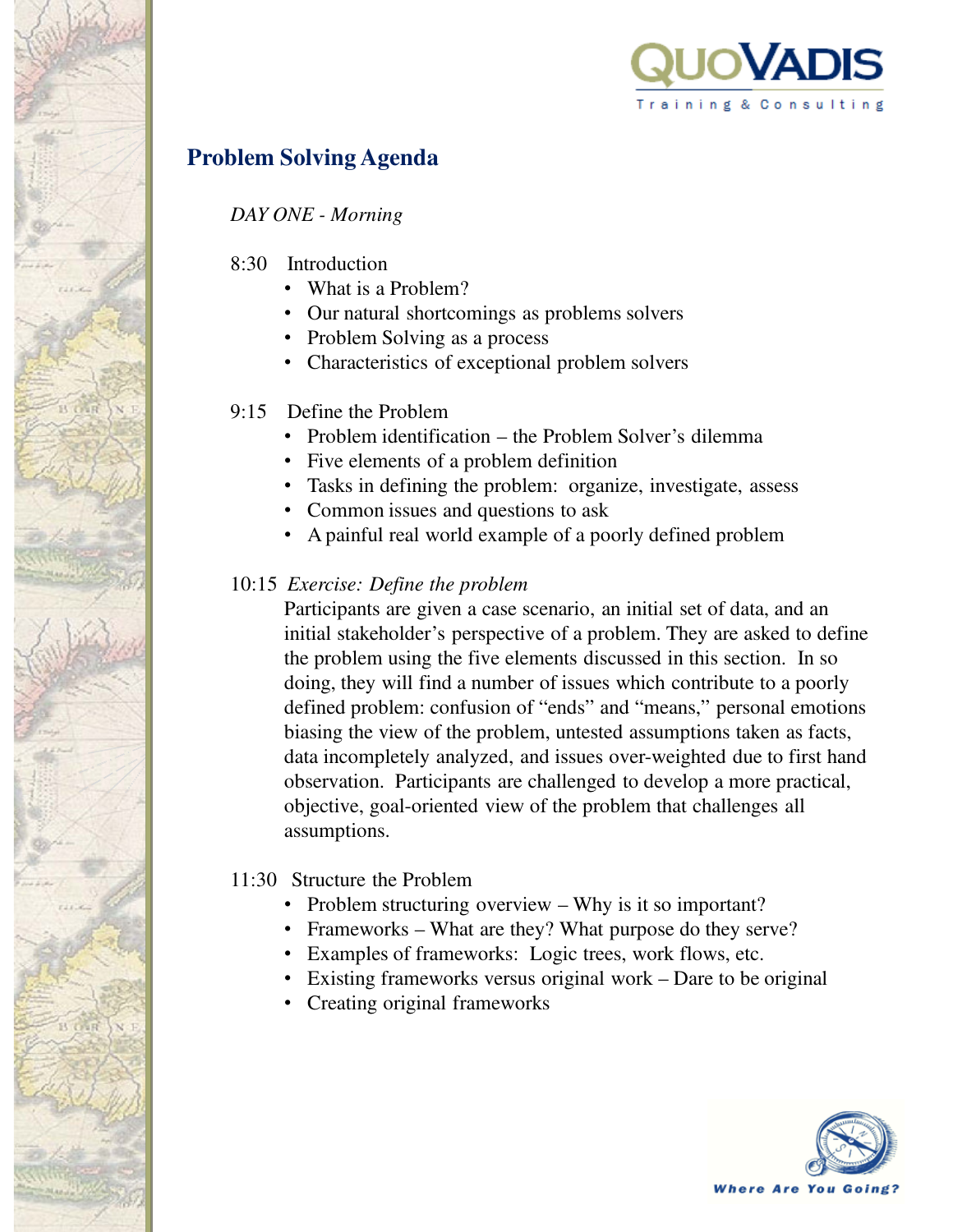

# **Course Agenda**

*DAY ONE - Afternoon*

- 1:00 Structure the Problem (continued)
	- Hypotheses What are they? What purpose do they serve?
	- All hypotheses aren't born equal
	- The process of developing useful hypotheses
	- Analytical plans What are they? What purpose do they serve?
	- A few dos and don'ts around defining analysis and data needs
	- Different data collection methods and our choices
	- Creativity and the role of the brain
	- Creativity can it be taught?

## 1:45 *Exercise: Structure the Problem*

Given the new perspective on the case generated from exercise one, participants will develop a framework for assessing the problem and use it to generate at least three hypotheses for further exploration. A solution set with an example framework and list of hypotheses is provided at the end of the exercise to ensure a common perspective for day two exercises.

#### 3:00 Capture the Data

- A few simple dos and don'ts of different methods
- A framework for thinking about collecting and analyzing data
- Challenges of getting the "right" data
	- Evaluating the credibility of our data sources
	- Watching for changing methods of measurement
	- Understanding the impact of the wording of the question
	- Testing for sufficient detail in the data
	- Considering the significance of data points we DON'T have
	- Normalizing data to remove the effect of unwanted influences

4:00 Day one review and wrap up

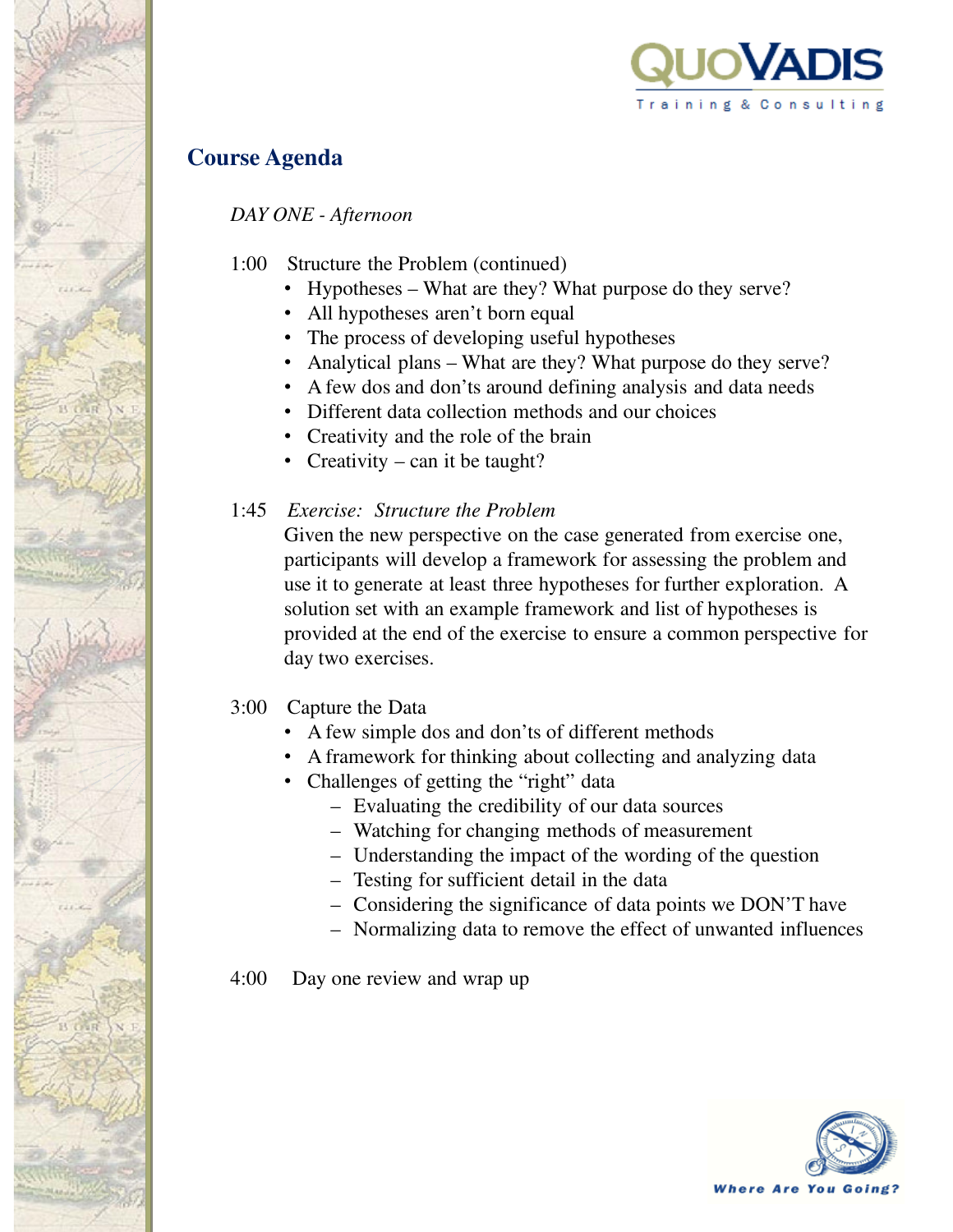

## **Course Agenda**

*DAY TWO - Morning*

- 8:30 Analyze the Data
	- Framework for data collection and analysis revisited
	- Challenges of drawing the "right" conclusions
		- Putting numbers in context
		- Ensuring we're answering the right question
		- Identifying subgroups within the data
		- Respecting large numbers (but also the long tail)
		- Viewing data from multiple perspectives
	- The importance of critical thinking
- 9:15 *Exercise: Critical Thinking*

A set of five mental tests we almost always get wrong and the implications for how we collect and analyze data

### 10:20 Analyze the data (continued)

- The "quadrant of truth" not being wrong doesn't mean you're right
- Five comparisons to embrace
	- Component breakdowns
	- Rank analysis
	- Time series
	- Distributions
	- Correlations and regression analysis
- Problem solving as an iterative process a real world example

## 11:00 *Exercise: Analyze the data*

Participants are given a second set of data and must use it to analyze the hypotheses generated from Exercise 2 (and perhaps a few more they may develop). This will typically involve analysis of distributions, the use of regression analysis, and an evaluation of critical thresholds within the data (e.g., at what customer satisfaction level are customers likely to take their business to a new supplier? At what level is their satisfaction "saturated?")